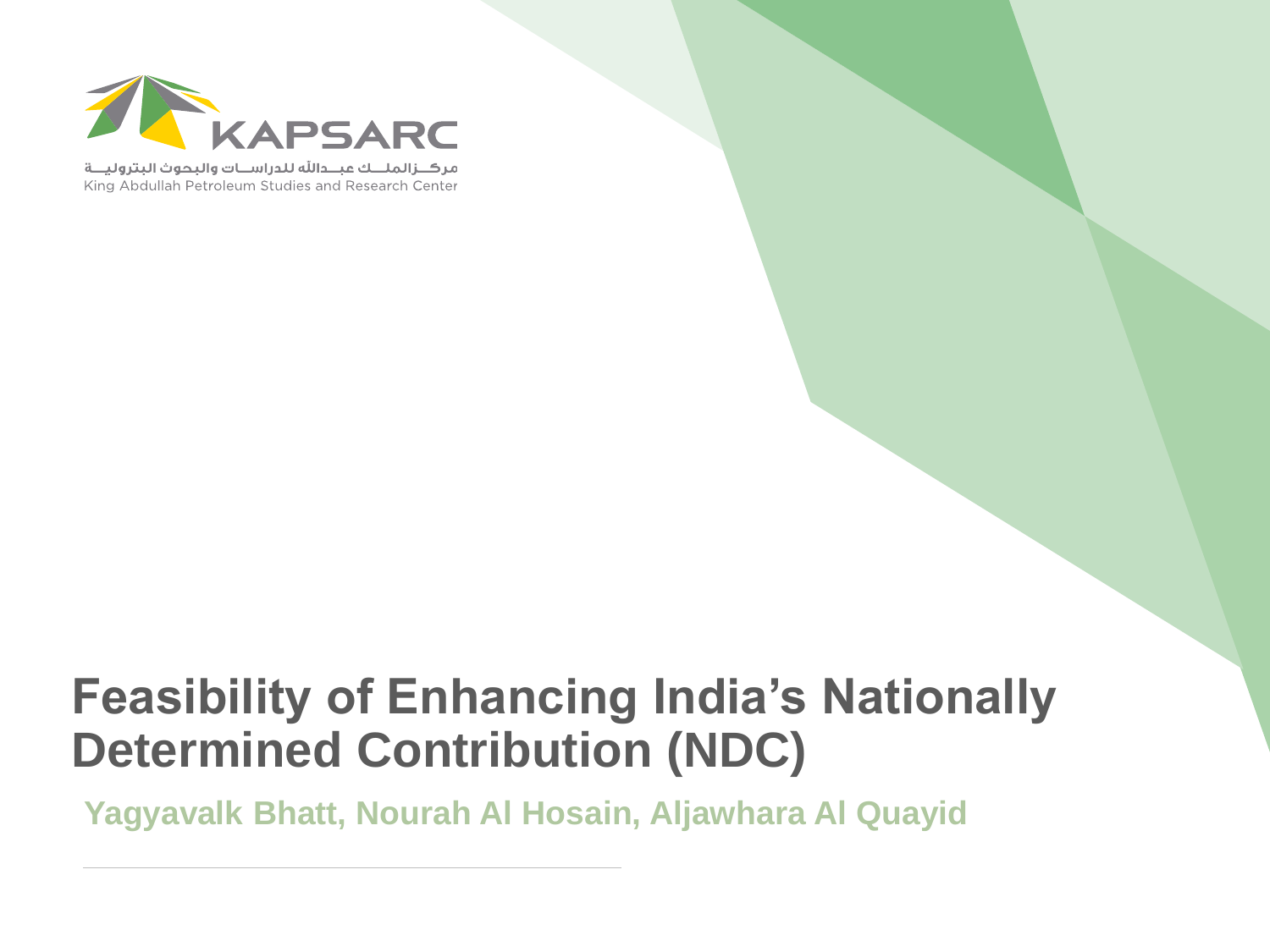### **About King Abdullah Petroleum Studies and Research Center**

- KAPSARC is an independent, non-profit institution located in Riyadh, Saudi Arabia.
- The Center was established by the Saudi Council of Ministers, and its facilities were opened in 2013.
- It brings together an international group of expert researchers of more than 15 nationalities.
- KAPSARC's activities are funded in perpetuity by an endowment provided by the Government of Saudi Arabia.



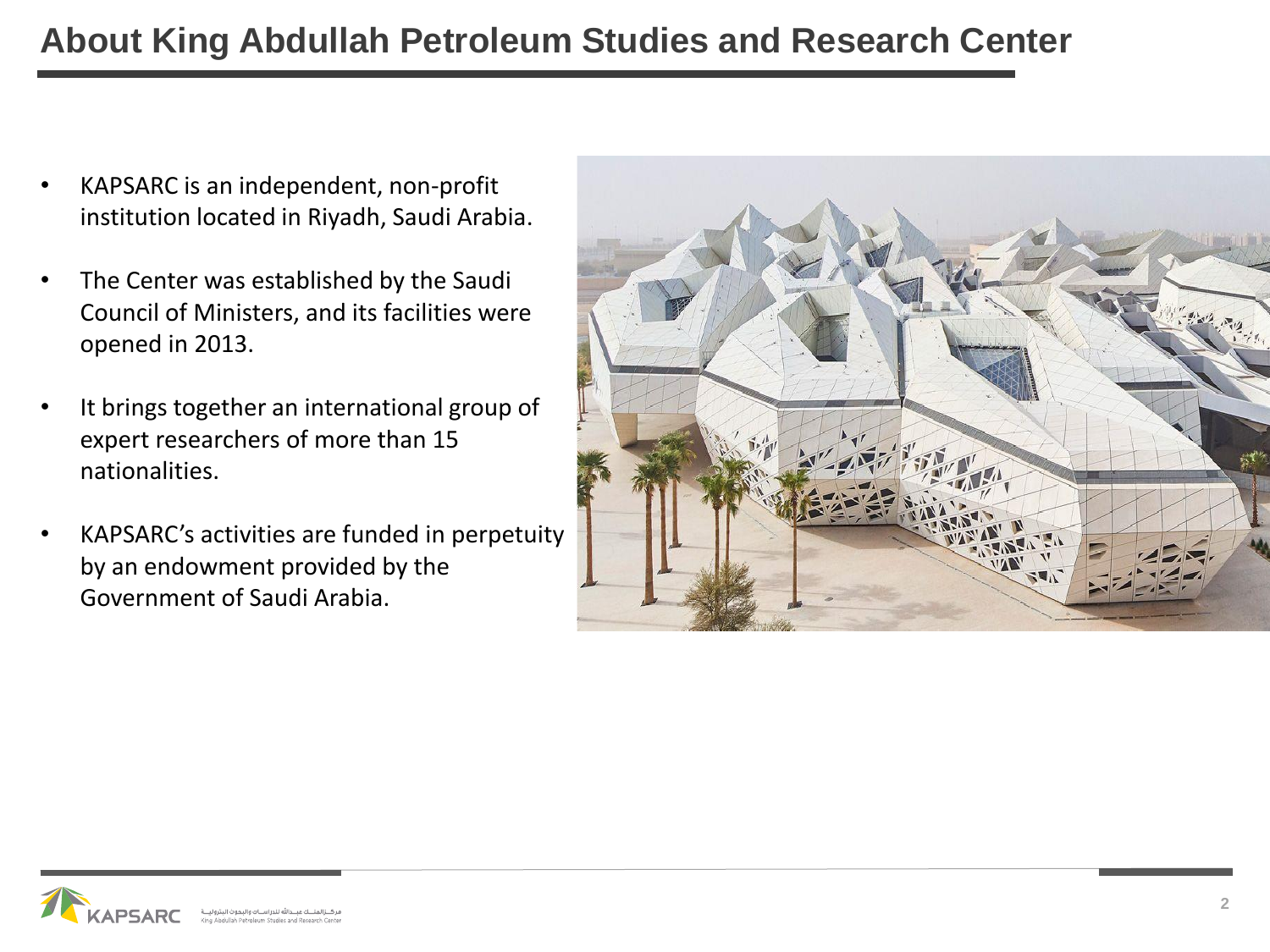### **Project Overview**

- Evaluate the political feasibility to implement and enhance Nationally Determined Contributions (NDCs) such that the rise of global temperature is limited to 2°C above preindustrial levels (or less).
- Apply the KAPSARC Toolkit for Behavioral Analysis (KTAB) to simulate the domestic collective decision-making processes (CDMP) within each the top 5 emitters. Six independent, but related studies:
	- China
	- US
	- European Union (EU)
	- India
	- Russia
	- ➢ *We have a related study on the United Arab Emirates (UAE)*

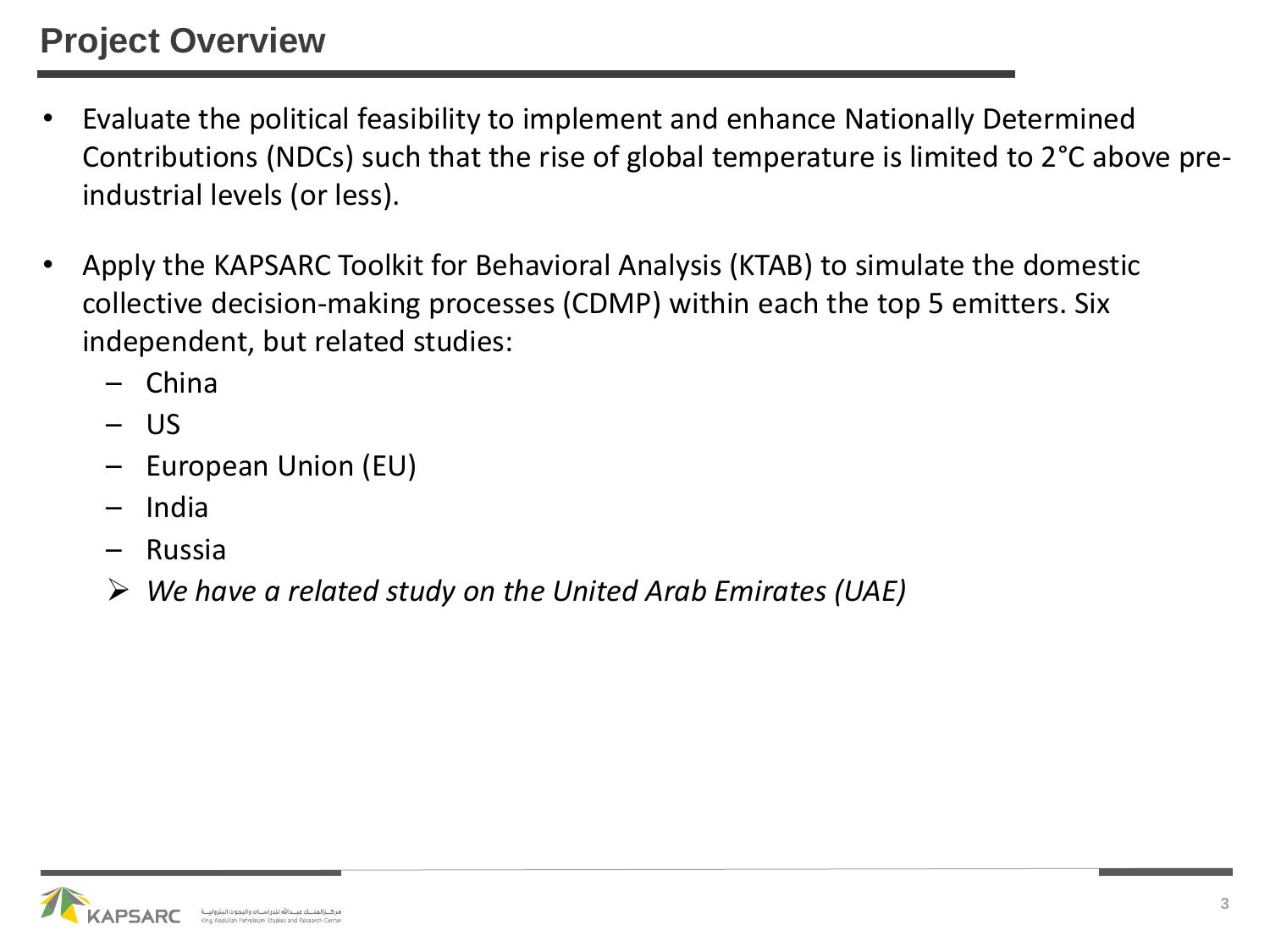### **What is the KAPSARC Toolkit for Behavioral Analysis (KTAB)?**

- KTAB is a platform to build models of collective decision-making processes (CDMPs).
	- e.g. bargaining, generalized voting models, political decision making, and more.
- The KTAB model used in this study simulates how actors strategically attempt to influence each other to obtain the best possible outcome, from their perspective.
	- Actors include political leaders, advocacy groups, industry players, segments of civil society – i.e. all relevant stakeholders.
	- The simulation utilizes game theoretic and decision theoretic principles to capture the "bargaining" process, i.e. the evolution of advocacy over time with respect to some issue.
- Data are collected through structured interviews with subject matter experts.

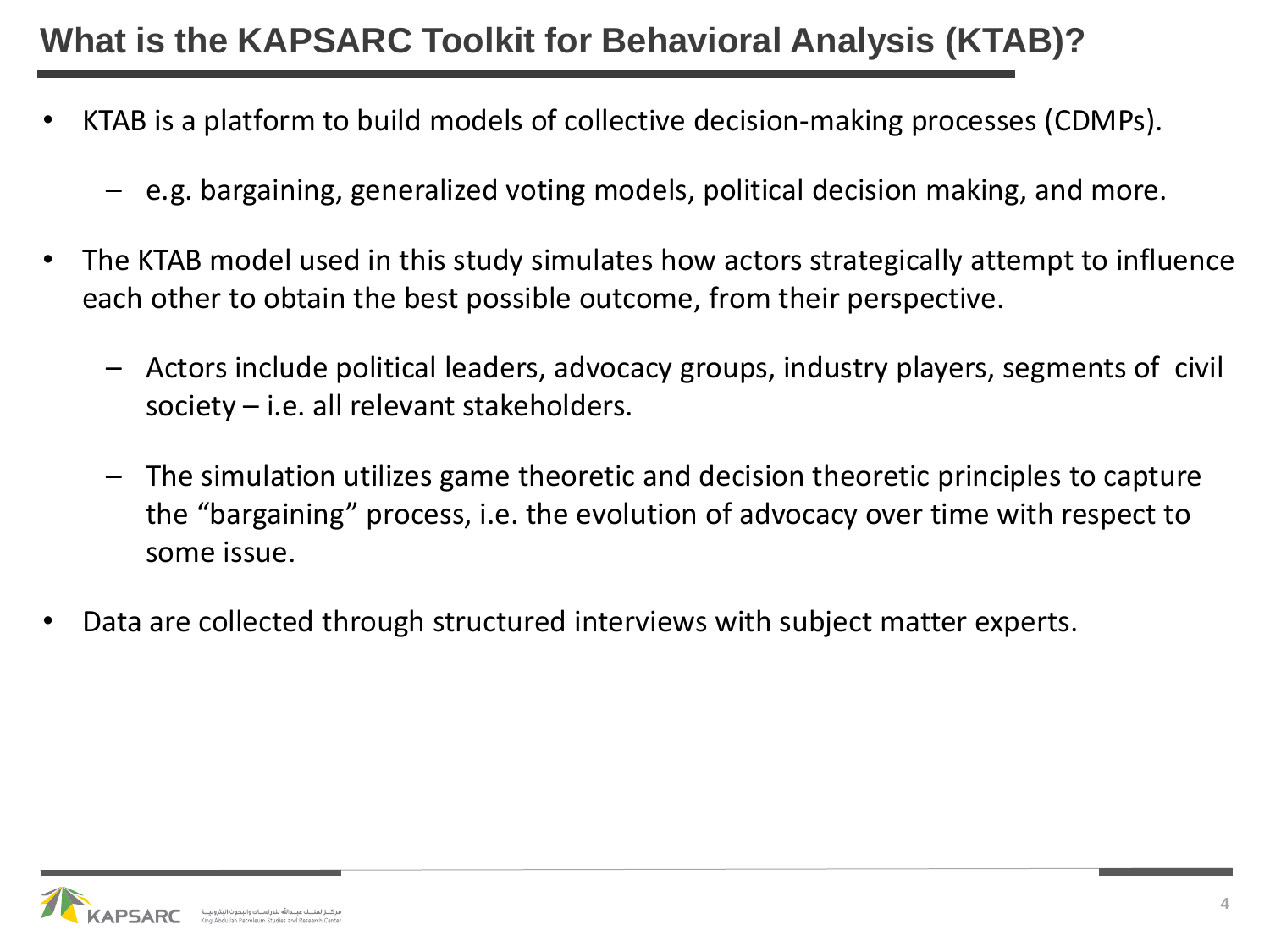- Data are almost always collected from subject matter experts
	- ‒ Not all domain experts are appropriate for KTAB (broad knowledge versus stakeholder knowledge)
- No clear guidance on the number of experts needed
	- ‒ The sources of their expertise should be different
	- ‒ It can't hurt to draw on experts with different views of the world
	- ‒ Between 5-7 experts, so long as they are "good" experts and their data are highly correlated, tends to be sufficient.

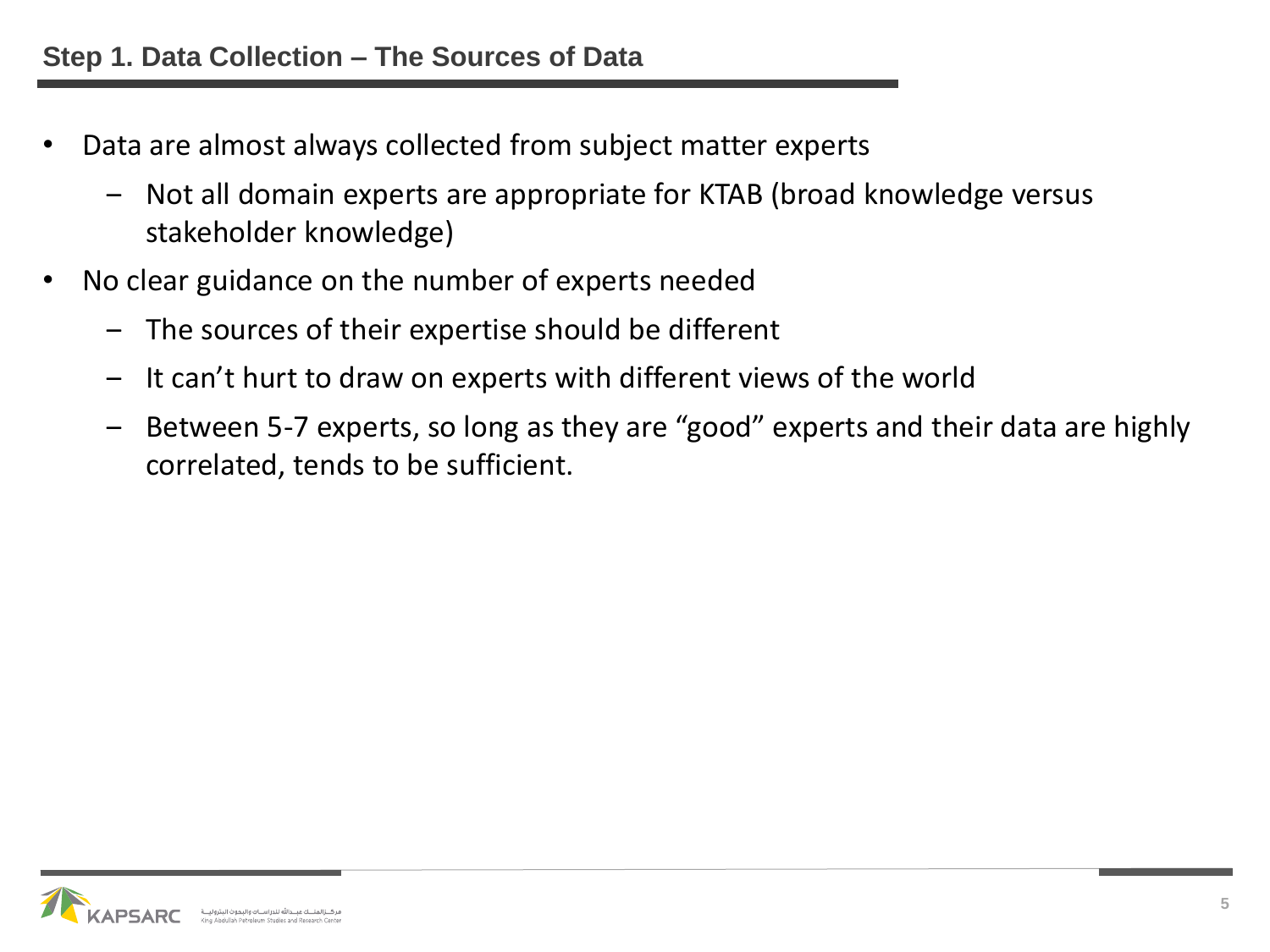- **Actor** is the word we use to describe the people and groups that interact with each other in the CDMP.
	- ‒ If a group of individuals, then must behave as a unitary actor.
- Actors will attempt to influence each other to achieve some outcome.
- **Position**. Each actor advocates his or her current negotiation offer. The current stated public position is the desired one.
- Actors adopt different positions based on who they are, their function, responsibilities, duties, past history and the nature of the issue at hand among other things. Even when there is a single stated public position for an entire group
- **Influence** reflects the maximum pressure an actor or group could exert on the issue if fully mobilized.
- **Salience** is an actor's current willingness to devote political, economic, social or military capital when the issue arises.

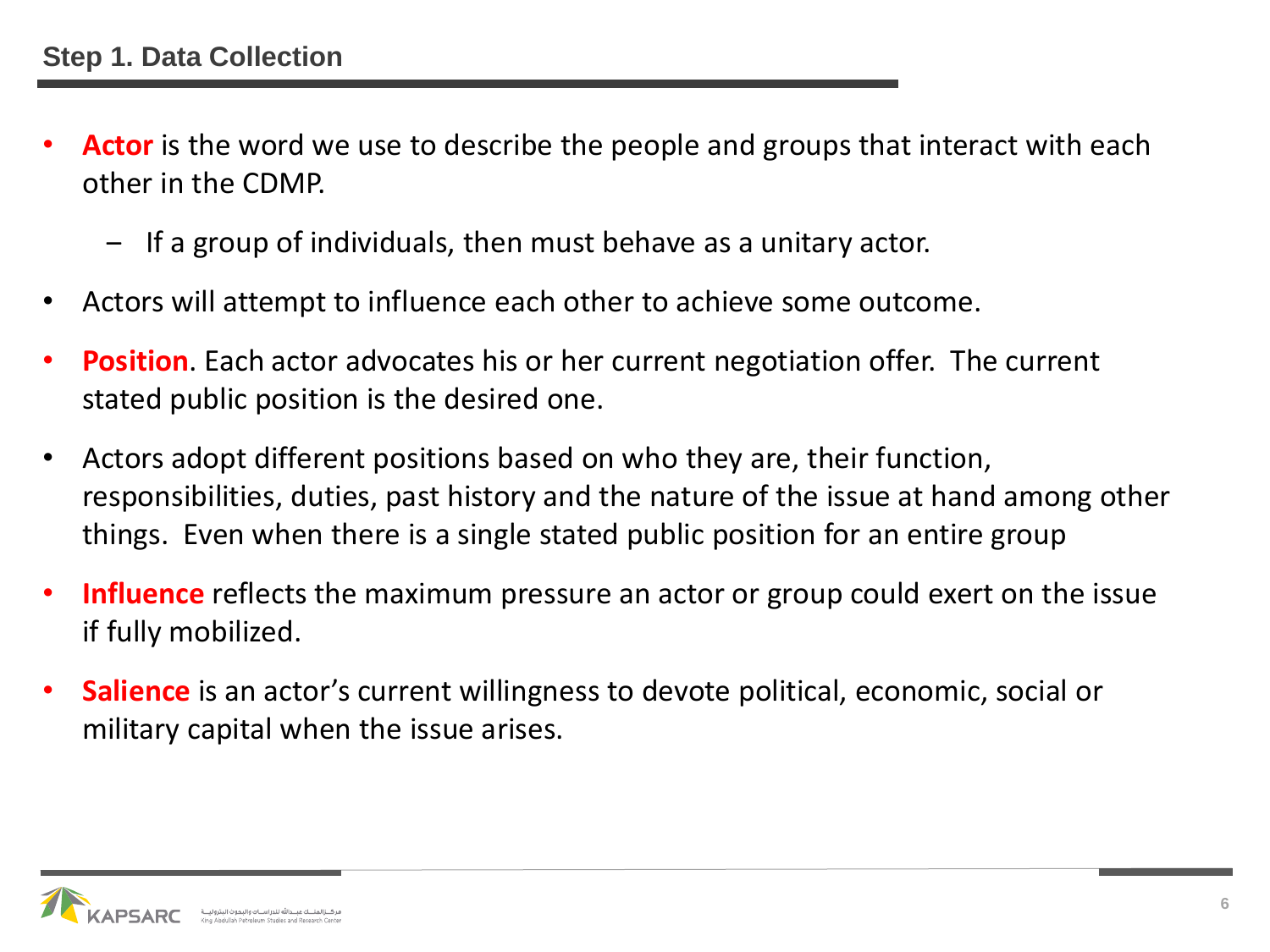

*In our case we did average*

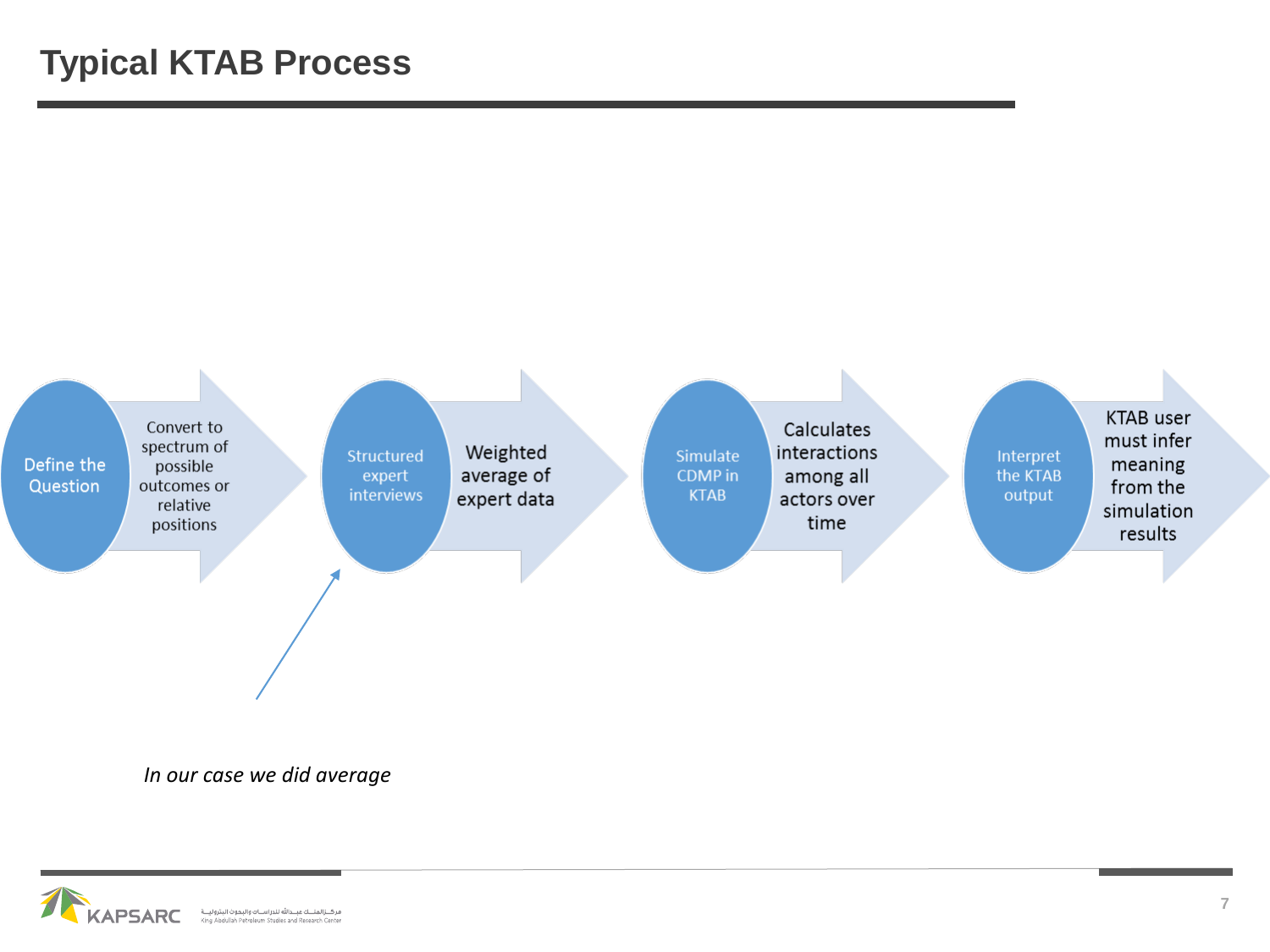## **Defining the Question**

- Copenhagen Accord (COP 15), India released a long-term action plan to reduce the emissions intensity of its GDP to 20-25 % by 2020 compared to the 2005 level.
- India revised its NDC announced to reduce the emissions intensity of its GDP by 33 to 35 % by 2030 compared to the 2005 level.
- This study will evaluate the political feasibility of reaching an new agreement on the mid-century target. How ambitious or conservative India's target will be?

#### **What are stakeholders' positions on India's 2050 target to reduce emissions intensity of its GDP?**



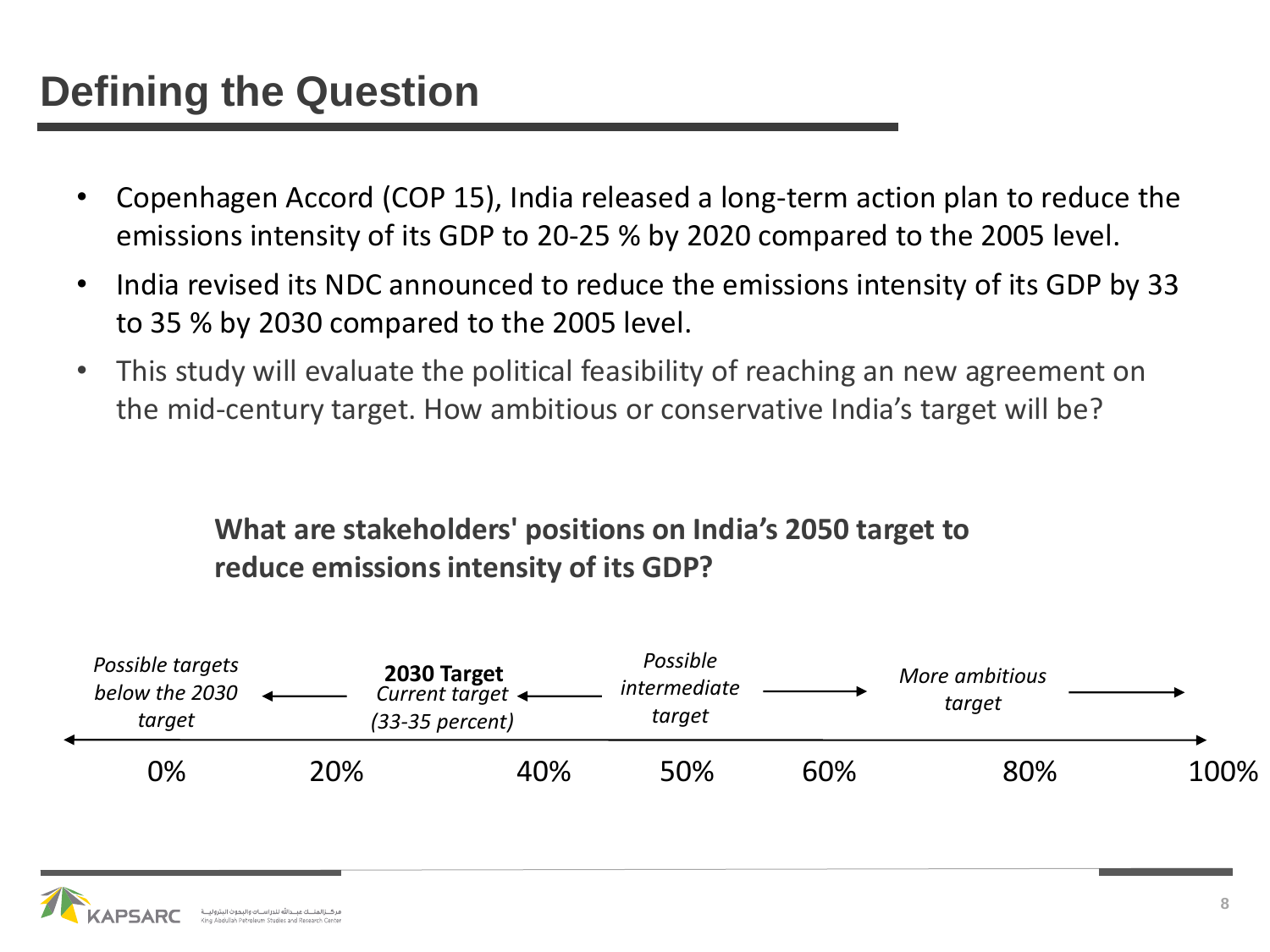## **Climate Policies in the India**

#### **Salient features India's NDC**

- 1. To reduce the emissions intensity of its GDP by **33 to 35 per cent by 2030** from 2005 level.
- 2. To achieve about 40 per cent cumulative electric power installed capacity from non-fossil fuel based energy resources by 2030.
- 3. To create an additional carbon sink of 2.5 to 3 billion tonnes of CO2 equivalent through additional forest and tree cover by 2030.
- 4. To better adapt to climate change by enhancing investments in development programmes in sectors vulnerable to climate change.
- 5. To mobilize domestic and new and additional funds from developed countries to implement the above mitigation and adaptation actions in view of the resource required and the resource gap.
- 6. To build capacities, create domestic framework and international architecture for quick diffusion of cutting-edge climate technology in India and for joint collaborative R&D for such future technologies.
- 7. To put forward and further propagate a healthy and sustainable way of living based on traditions and values of conservation and moderation.
- 8. To adopt a climate-friendly and a cleaner path than the one followed hitherto by others at corresponding level of economic development.

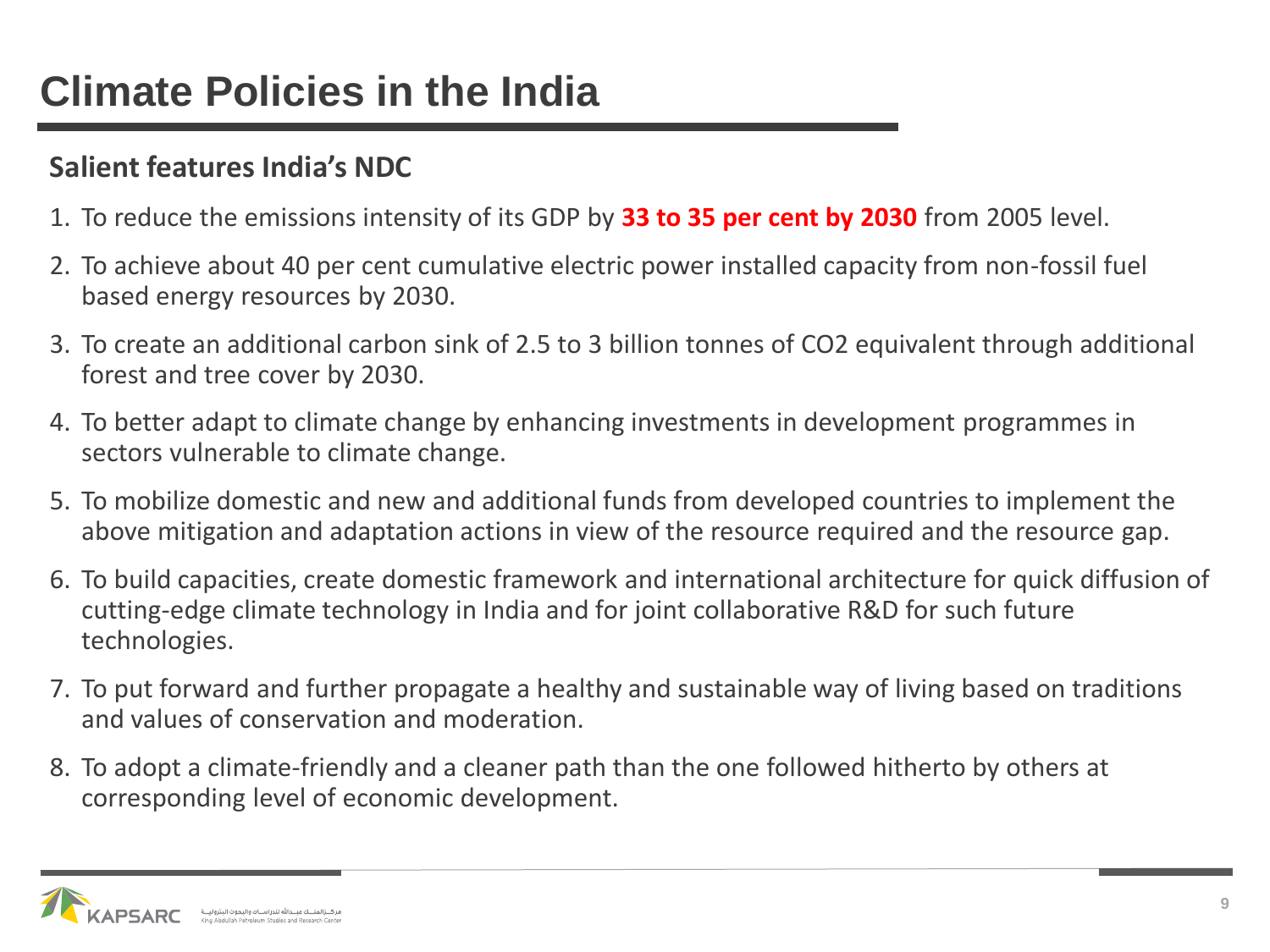## **India's Decision Making Process- Simplified**



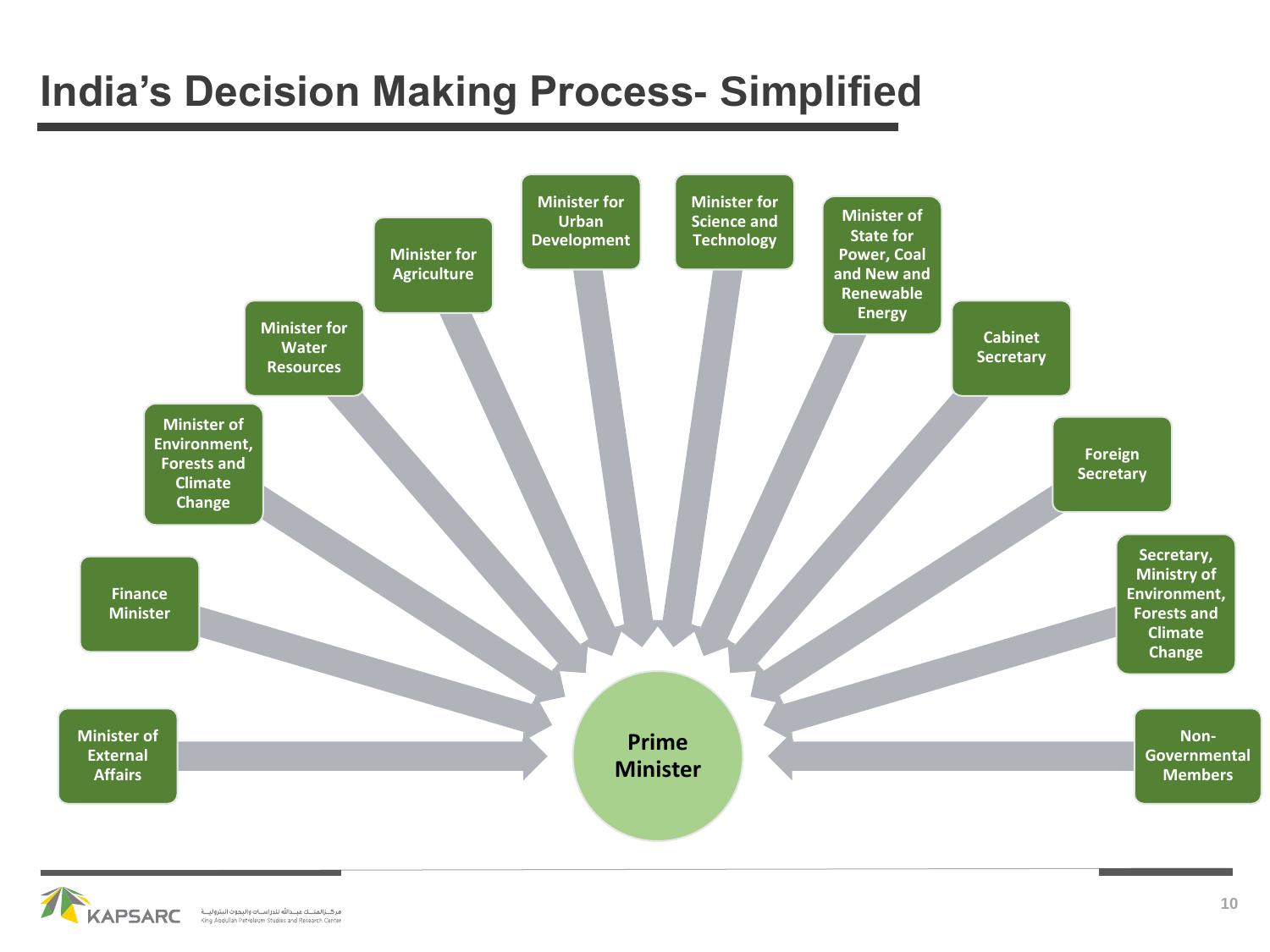- Data collected through group interviews and individual structured interviews with subject matter experts in New Delhi from May  $14<sup>th</sup>$  – May  $16<sup>th</sup>$ , 2018.
- Subject matter experts included the following:
	- Dr. Atul Kumar, TERI School of Advanced Studies
	- Dr. Navroz K. Dubash, Professor, Centre for Policy Research
	- Dr. Vaibhav Chaturvedi, Research Fellow , Council on Energy, Environment and Water (CEEW)
	- Sanjeev Ahluwalia, Advisor, Observer Research Foundation
	- Mohd. Sahil Ali, Associate, Energy and Sustainability, Brookings India
	- Mr. Puneet Kamboj, Associate, Energy and Sustainability, Brookings India
	- Ministry of Environment, Forest and Climate Change

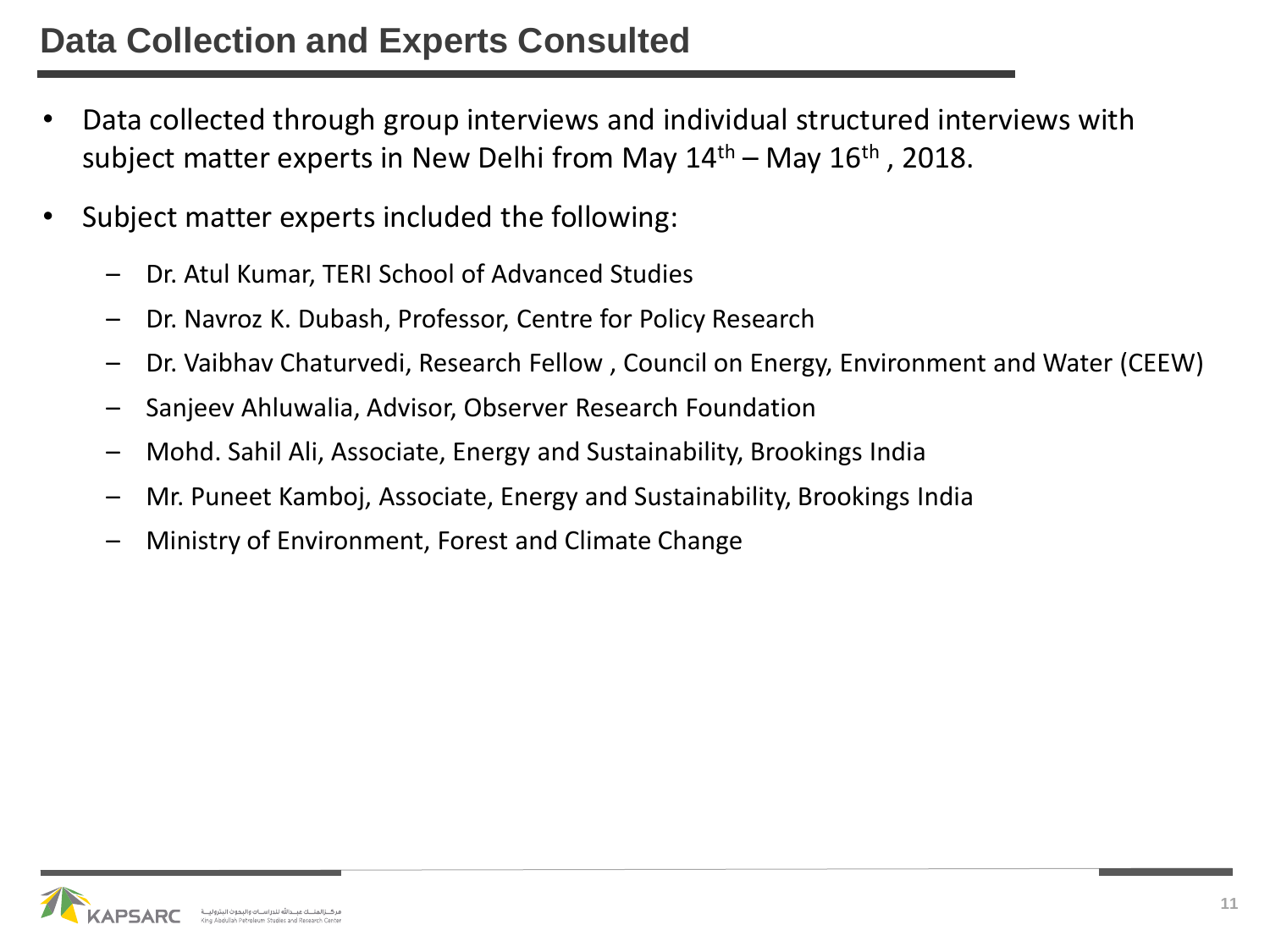#### **Baseline Dataset: Average of Expert Inputs**

| <b>Actor</b>                                                               | <b>Influence</b> | <b>Position</b> | <b>Salience</b> |
|----------------------------------------------------------------------------|------------------|-----------------|-----------------|
| President                                                                  | 18.4             | 45              | 27.4            |
| <b>Vice President</b>                                                      | 16.4             | 45              | 27.4            |
| <b>Prime Minister</b>                                                      | 81               | 55              | 54              |
| Lok Sabha                                                                  | 74               | 47              | 33              |
| Raj Sabha                                                                  | 61               | 47              | 32              |
| <b>Bharatiya Janata Party (BJP)</b>                                        | 53               | 54              | 31.4            |
| Indian National Congress (INC)                                             | 34               | 52              | 27.4            |
| <b>External Affairs</b>                                                    | 49               | 51              | 29              |
| Commerce and Industry                                                      | 52               | 49              | 39              |
| <b>Finance and Corporate Affairs</b>                                       | 42               | 51              | 34              |
| <b>Agriculture and Farmers Welfare</b>                                     | 30               | 44.6            | 23              |
| Human Resource Development                                                 | 31               | 52              | 34              |
| Science and Technology Earth Sciences Environment Forest and Climate       |                  |                 |                 |
| Change                                                                     | 68               | 55.6            | 65              |
| <b>Coal and Railways</b>                                                   | 70               | 51              | 60              |
| Road Transport and Highways Shipping and Water Resources River             |                  |                 |                 |
| Development and Ganga Rejuvenation                                         | 48               | 52              | 39              |
| Petroleum and Natural Gas and Skill Development and Entrepreneurship       | 64               | 47              | 46              |
| <b>Chemicals and Fertilizers and Parliamentary Affairs</b>                 | 35               | 43              | 34              |
| <b>Ministry of Steel</b>                                                   | 39               | 43              | 32              |
| <b>Heavy Industries and Public Enterprises</b>                             | 35               | 43.4            | 24              |
| Ministry of Rural Development Ministry of Panchayati Raj Ministry of Mines | 27               | 44              | 24              |
| MoS Power and New and Renewable Energy                                     | 46               | 55              | 60              |
| <b>MoS Labour and Employment</b>                                           | 34               | 46              | 27              |
| MoS Development of North Eastern Region                                    | 24               | 44.5            | 15              |
| MoS Department of Atomic Energy and Space and Personnel Public             |                  |                 |                 |
| <b>Grievances and Pensions and Prime Ministers Office</b>                  | 30               | 48              | 32              |
| MoS Ministry of Chemicals and Fertilizers                                  | 33               | 46              | 27              |
| Gujarat                                                                    | 27               | 60              | 39              |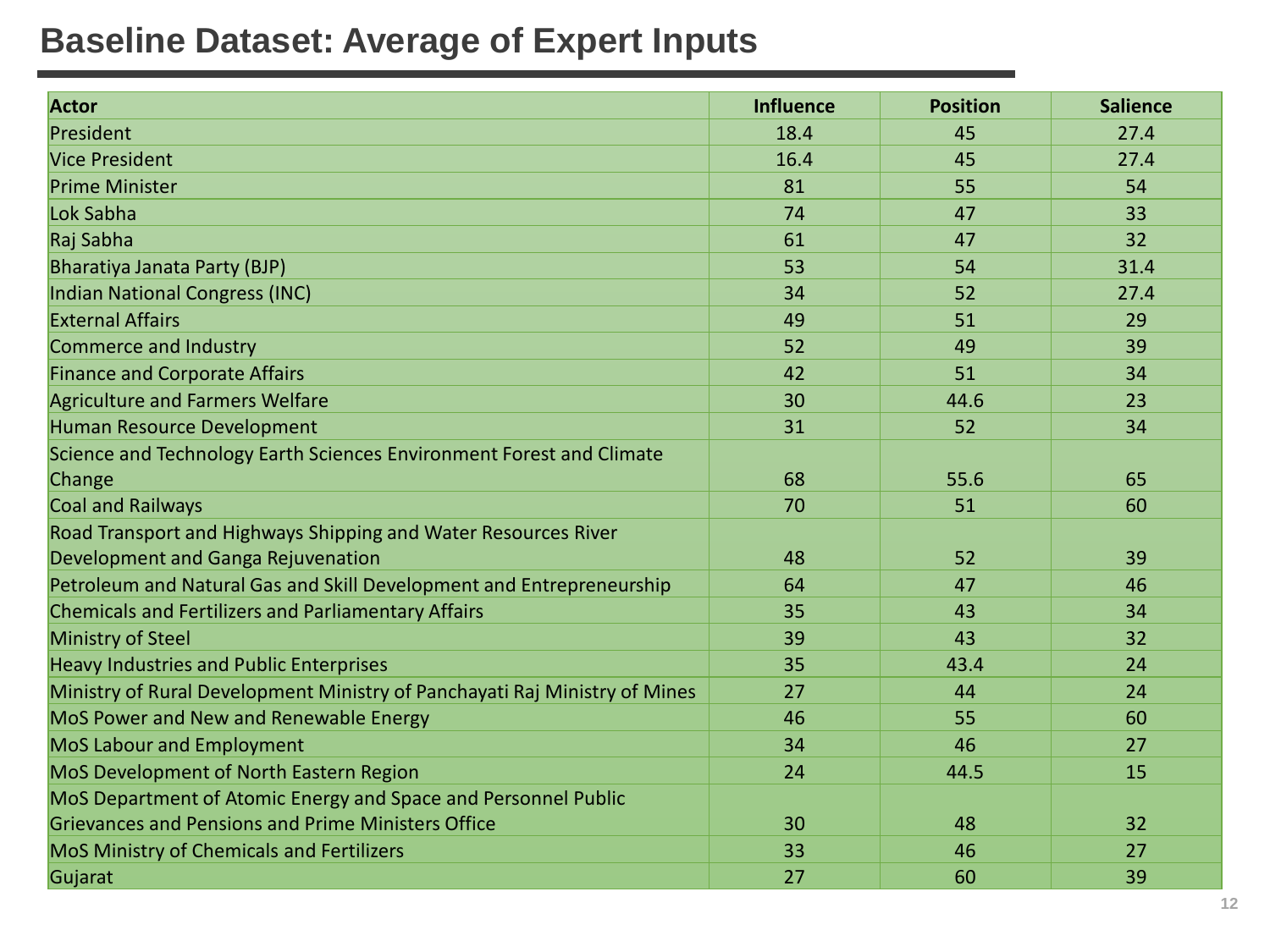#### **Baseline Dataset: Average of Expert Inputs**

| <b>Actor</b>                                               | <b>Influence</b> | <b>Position</b> | <b>Salience</b> |
|------------------------------------------------------------|------------------|-----------------|-----------------|
| Karnataka                                                  | 30               | 53              | 38              |
| Maharashtra                                                | 26               | 50              | 35              |
| <b>Tamil Nadu</b>                                          | 20               | 52              | 36              |
| <b>Uttar Pradesh</b>                                       | 17.5             | 48              | 26              |
| Coal India                                                 | 74               | 43              | 66              |
| <b>National Thermal Power Corporation</b>                  | 62               | 47              | 62              |
| <b>Ministry of Power PSUs</b>                              | 60               | 52              | 58              |
| Ministry of Petroleum and Natural Gas PSUs                 | 46               | 49              | 58              |
| <b>Ministry of Coal PSUs</b>                               | 35               | 41.25           | 51              |
| <b>Department of Atomic Energy PSUs</b>                    | 36               | 50              | 44              |
| Petroleum and chemicals industry                           | 27               | 43              | 41              |
| Coal industry                                              | 47               | 44              | 65              |
| <b>Steel industry</b>                                      | 38               | 47              | 43              |
| <b>Cement industry</b>                                     | 36               | 49              | 43              |
| Mining industry                                            | 34               | 46              | 50              |
| Agriculture industry                                       | 30               | 45              | 38              |
| Central Power Research Institute (CPRI)                    | 34.2             | 50              | 39.2            |
| The Energy and Resources Institute (TERI)                  | 60.4             | 57.2            | 70.8            |
| National Institution for Transforming India (NITI)         | 62.1             | 55.8            | 62.5            |
| World Wide Fund India (WWF)                                | 32.8             | 54.7            | 54.2            |
| <b>Indian Environmental Society (IES)</b>                  | 35.3             | 57.2            | 59.2            |
| Centre for Science and Environment (CSE)                   | 53.3             | 62.2            | 70.8            |
| <b>Center for Policy Research (CPR)</b>                    | 49.2             | 55.5            | 65.8            |
| Center for Study of Science, Technology and Policy (CSTEP) | 52.5             | 48.8            | 72.5            |
| Integrated Research and Action for Development (IRADE)     | 46.3             | 46.3            | 70              |
| Council On Energy, Environment and Water (CEEW)            | 48.8             | 50              | 75              |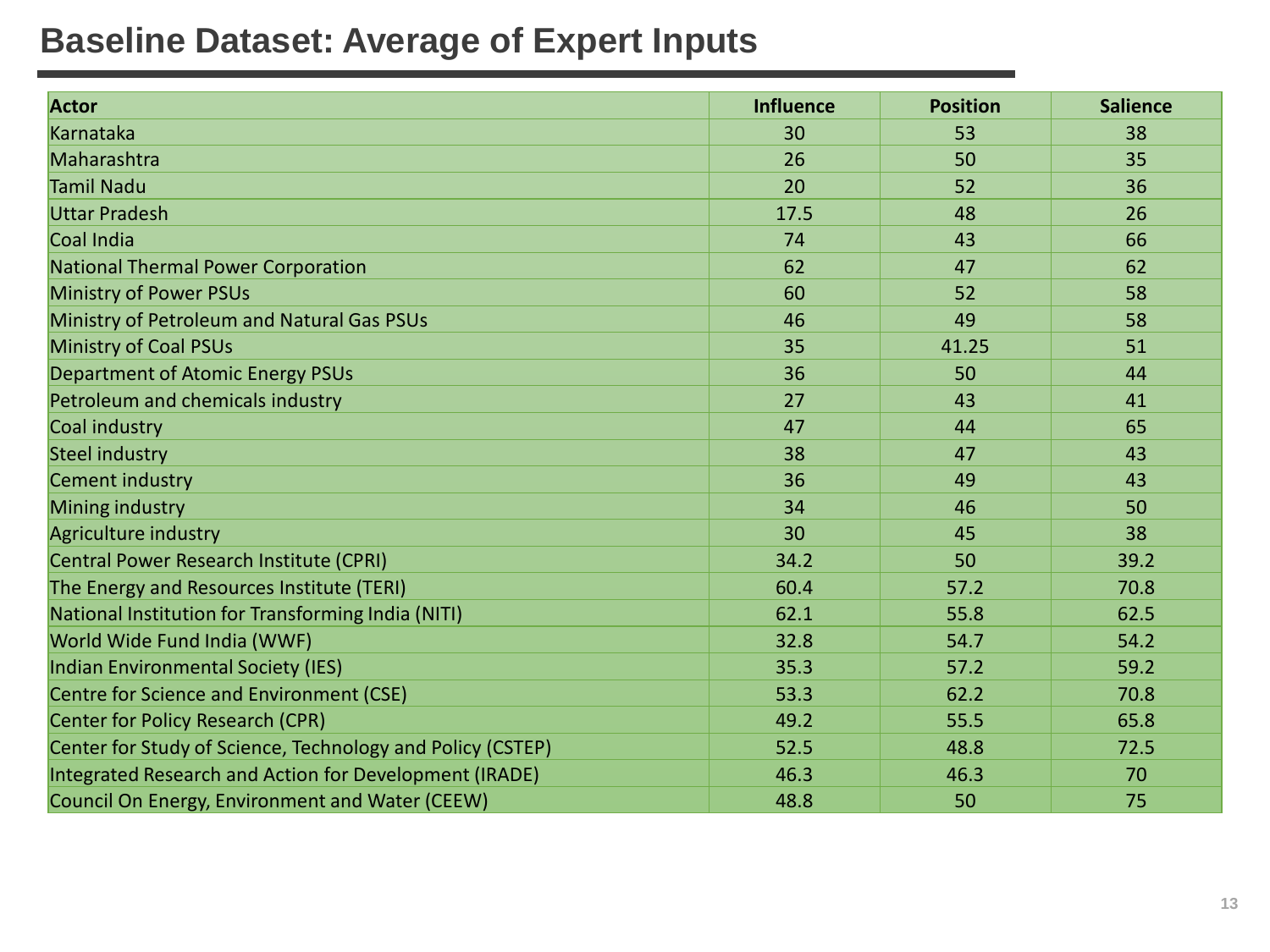### **Turn 0: Position Spectrum of Actors, Weighted by Exercised Power**



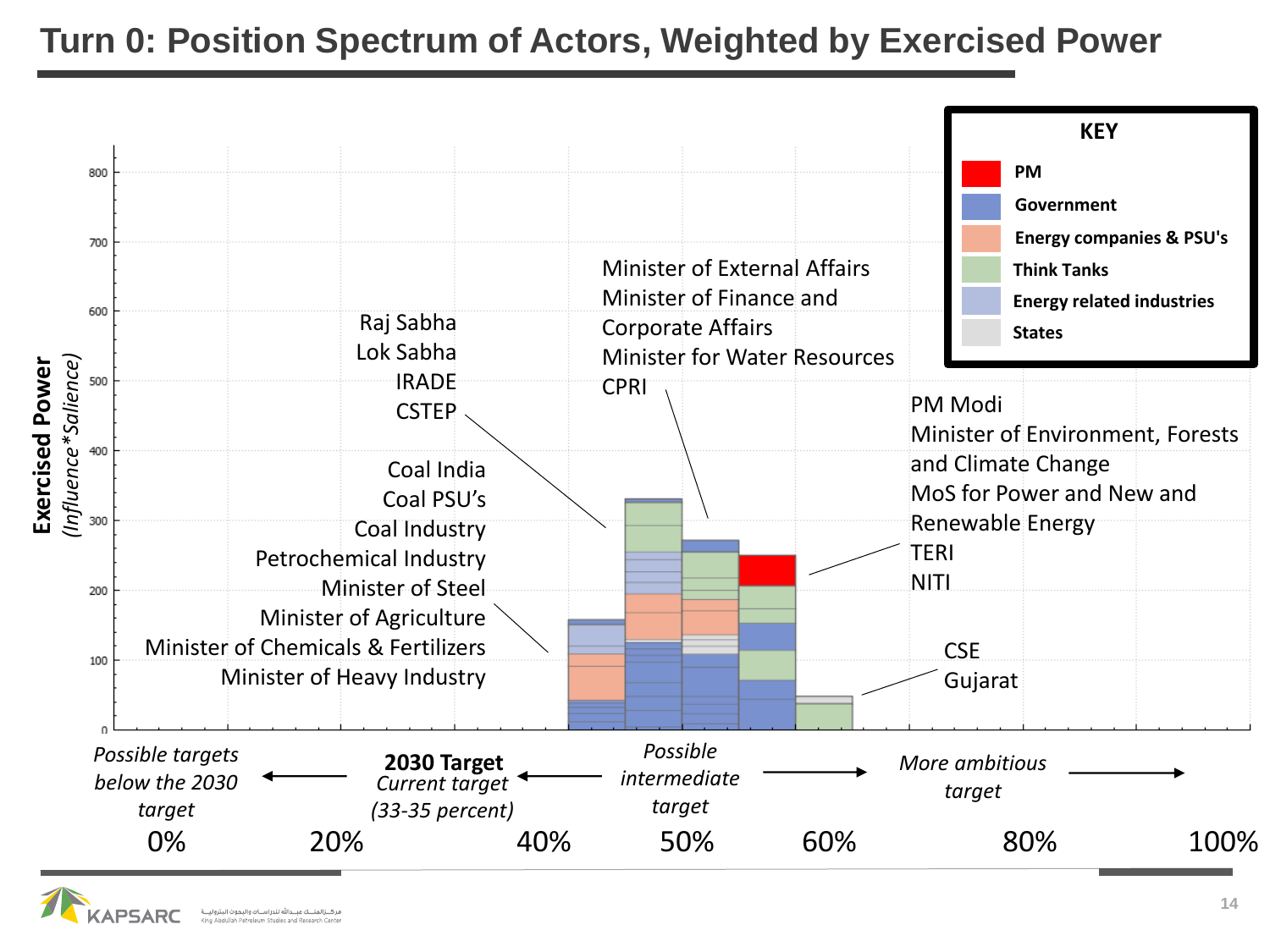#### **Turn 0: Position Spectrum of Actors, Weighted by Exercised Power**



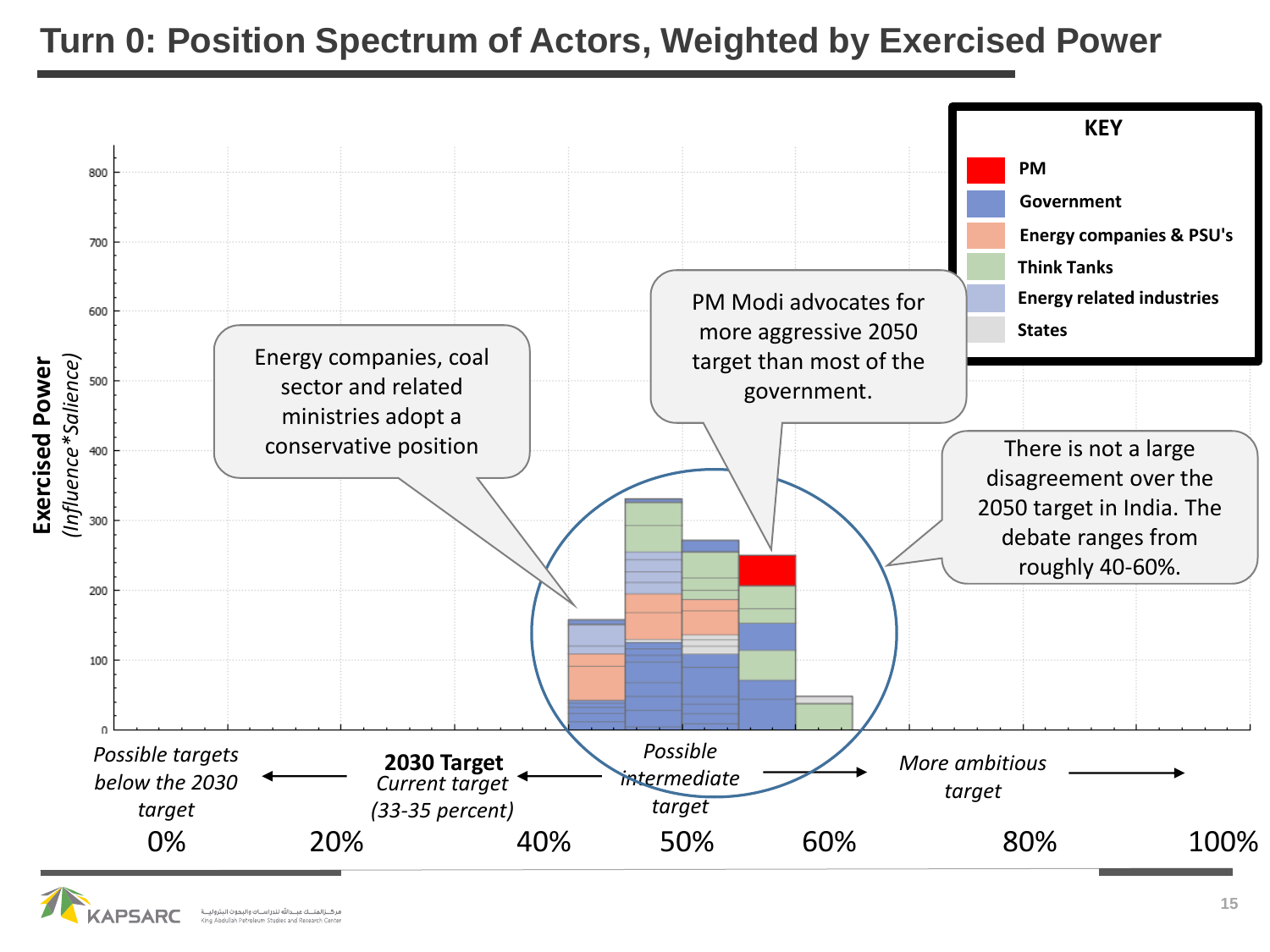#### **Turn 15: Position Spectrum of Actors, Weighted by Exercised Power**



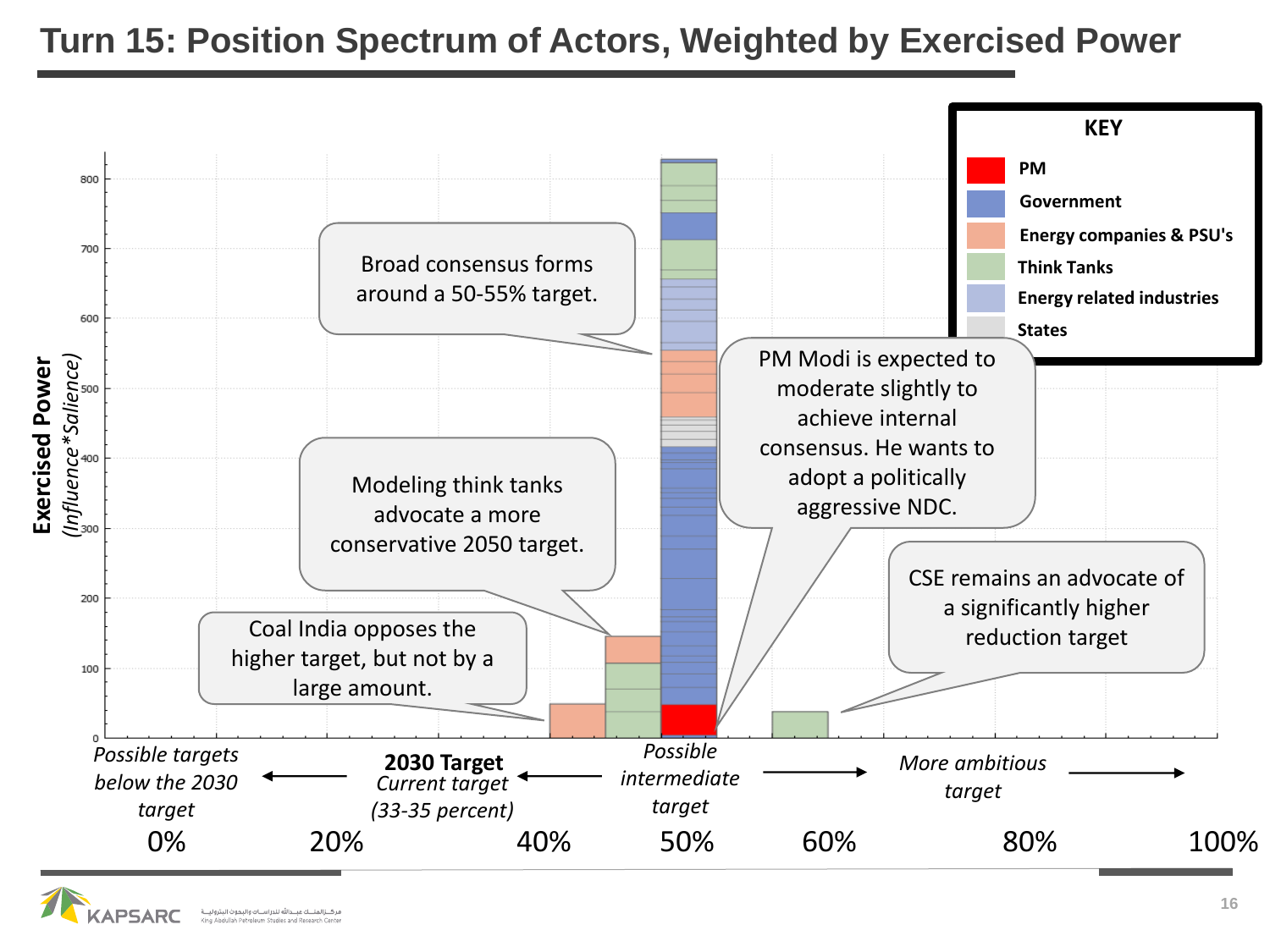#### **Simulated Change in Actor Positions, by Turn**



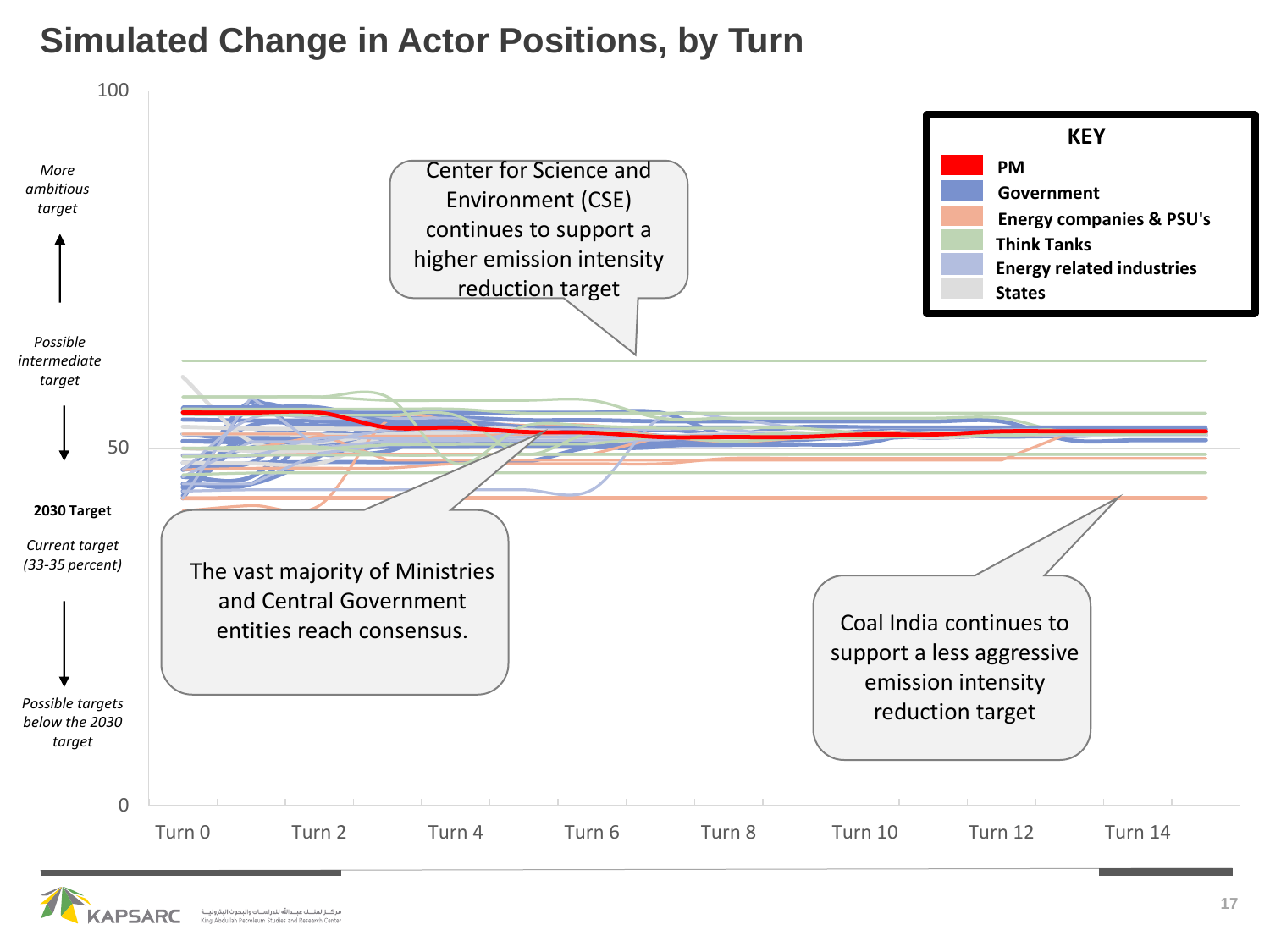- **Coal India position remains conservative towards increasing the energy intensity target.**
- **Energy PSUs and energy-intensive sectors initially advocate limited enhancement of the target, but they soon join the consensus with influential actors. (Ministries)**
- **EXTE Think Tanks involved in modeling of energy intensity targets argue for a more achievable target. The Prime Minister builds consensus for a more aggressive target because of political ambitions.**
- **As a less influential actor in the policy framework with high salience, CSE remains an advocate for a substantially larger reduction target.**

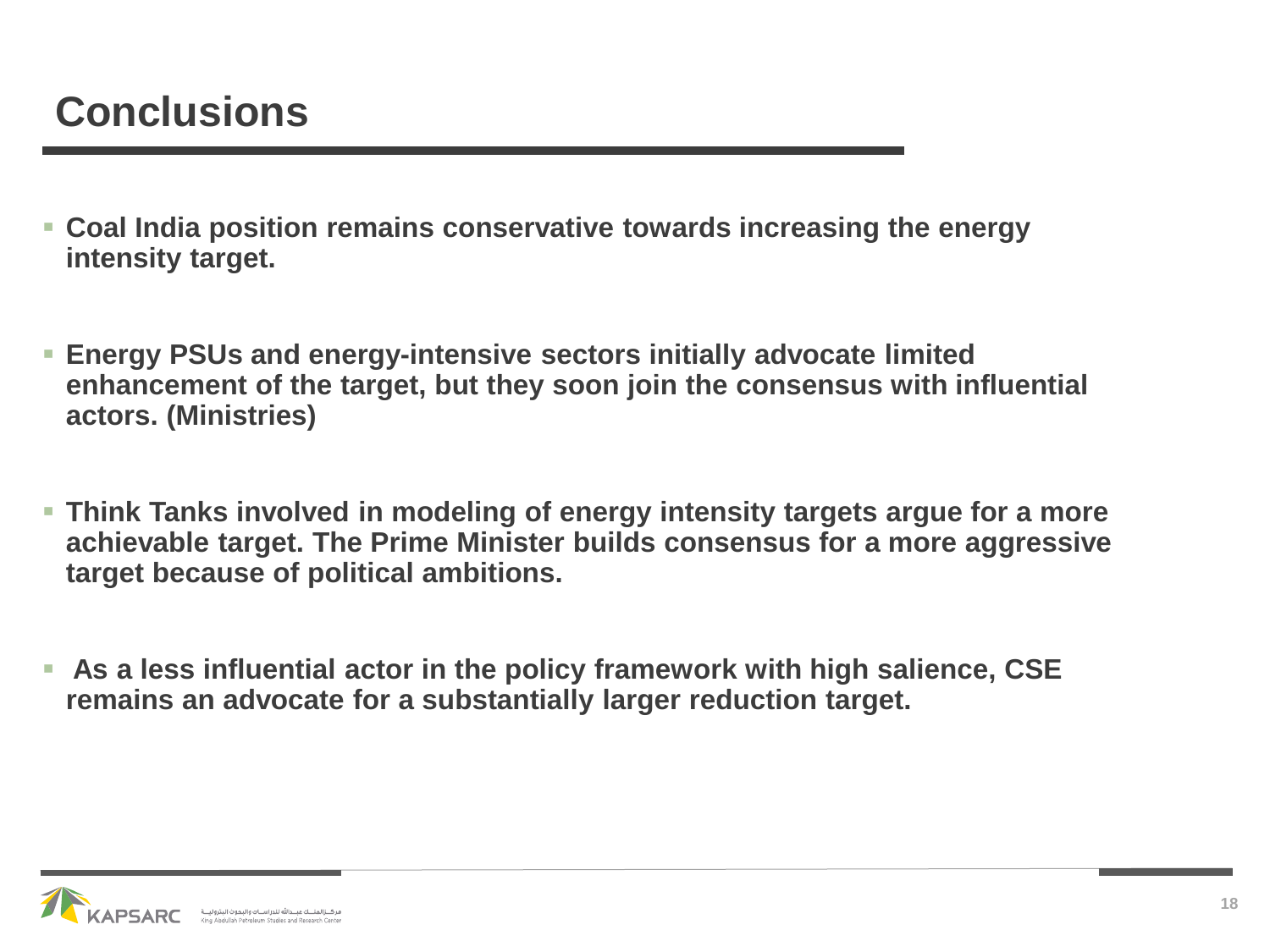#### • **KAPSARC Transport Analysis Framework (KTAF)**

- The KAPSARC Transport Analysis Framework (KTAF), is a tool for estimating freight transport activity and measuring the impact of transport policy measures using freely available global data sources, satellite images and nighttime lights.
- **KAPSARC Vehicle Fleet Model**
	- A scenario-based model to help policymakers explore the incremental user cost implications of different passenger car powertrain technologies.
- **KAPSARC Energy Model for Saudi Arabia**
	- The KAPSARC Energy Model for Saudi Arabia is a partial economic equilibrium model that represents six major energy producing and consuming sectors in Saudi Arabia.
- **KAPSARC India Renewable Energy Policy Atlas**
	- KAPSARC's India Renewable Energy Policy Atlas provides specific state and national level coverage of energy policies in India.
- **KAPSARC Global Energy Macro- econometric Model**
	- A domestic policy analysis tool that captures the interactions between Saudi Arabia and other global economies.
- [Other models and tools \(https://www.kapsarc.org/research/data-tools/#kapsarc-india-renewable](https://www.kapsarc.org/research/data-tools/#kapsarc-india-renewable-energy-policy-atlas)energy-policy-atlas)…